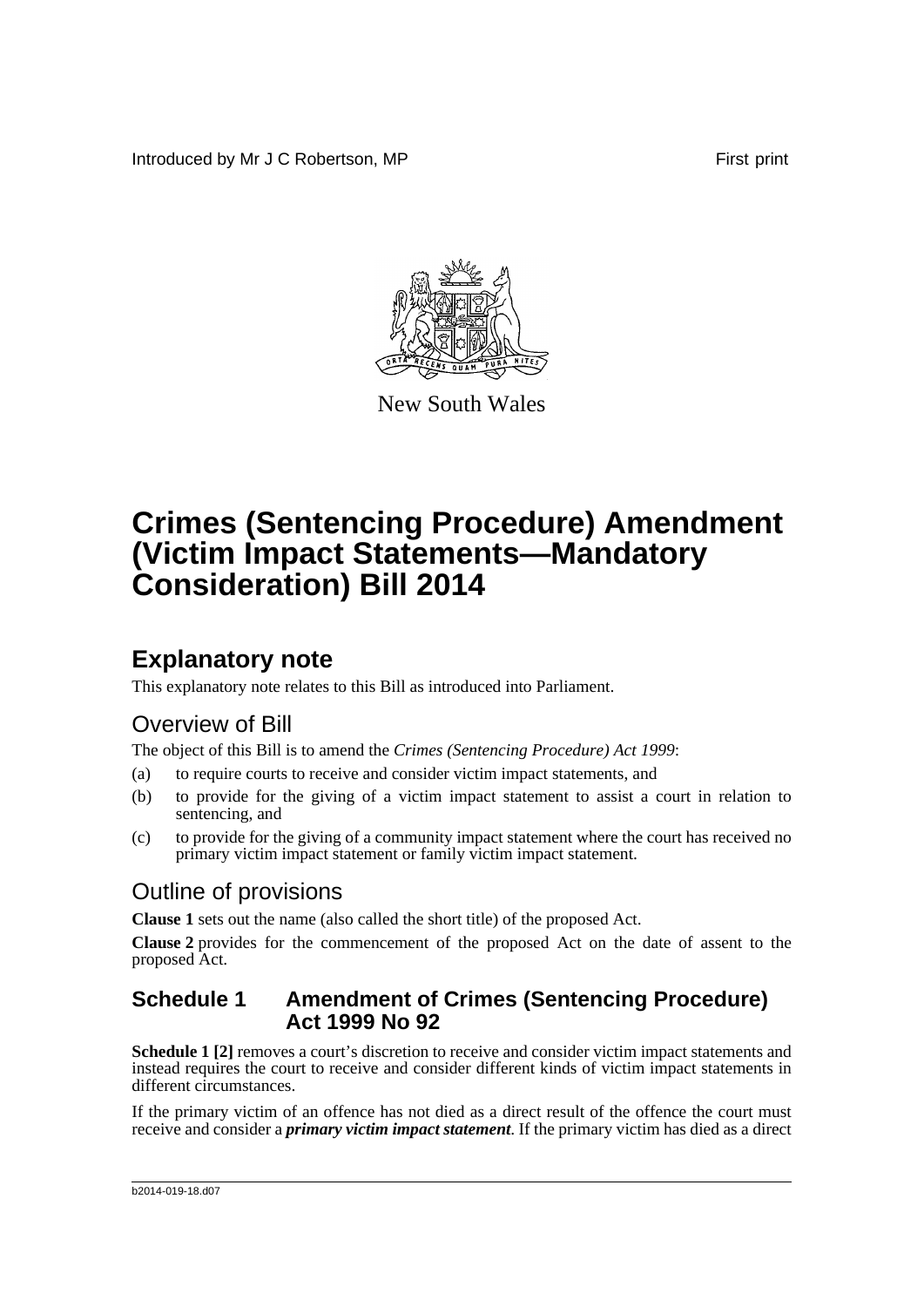result of the offence the court must receive and consider a *family victim impact statement* or, if the court receives no family victim impact statement and no family victim objects, a *community impact statement*.

The giving of a victim impact statement remains discretionary and, accordingly, the court is not required to receive and consider a victim impact statement if none is given.

**Schedule 1 [2]** also provides for the giving of a victim impact statement by the prosecutor on behalf of the person who made the statement to assist the court in relation to sentencing the offender. **Schedule 1 [3]** repeals provisions inconsistent with, or made redundant by, the amendments made by **Schedule 1 [2]**. **Schedule 1 [4] and [6]** make consequential amendments.

**Schedule 1 [1]** expands the definition of *victim impact statement* in the *Crimes (Sentencing Procedure) Act 1999* to include a *community impact statement*, which is defined as a statement by or on behalf of the Commissioner of Victims Rights containing particulars of the impact of the offence, or the impact of offences of the same kind, on people living or working in the location in which the offence was committed or on the community generally or any particular sections of the community. **Schedule 1 [5]** revises terminology.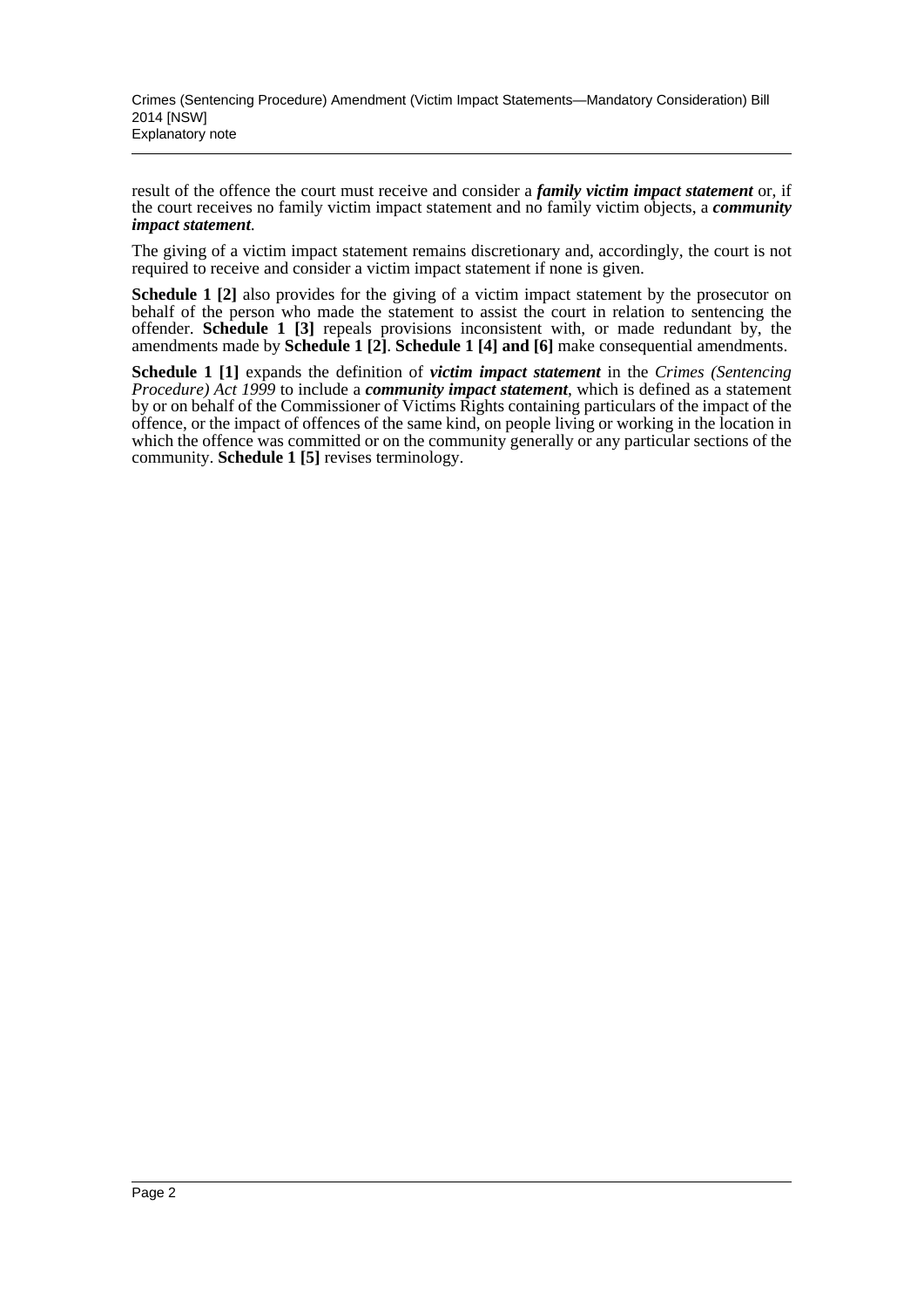Introduced by Mr J C Robertson, MP First print



New South Wales

# **Crimes (Sentencing Procedure) Amendment (Victim Impact Statements—Mandatory Consideration) Bill 2014**

## **Contents**

|            |                                                           | Page          |
|------------|-----------------------------------------------------------|---------------|
|            | Name of Act                                               |               |
|            | Commencement                                              | $\mathcal{P}$ |
| Schedule 1 | Amendment of Crimes (Sentencing Procedure) Act 1999 No 92 | 3             |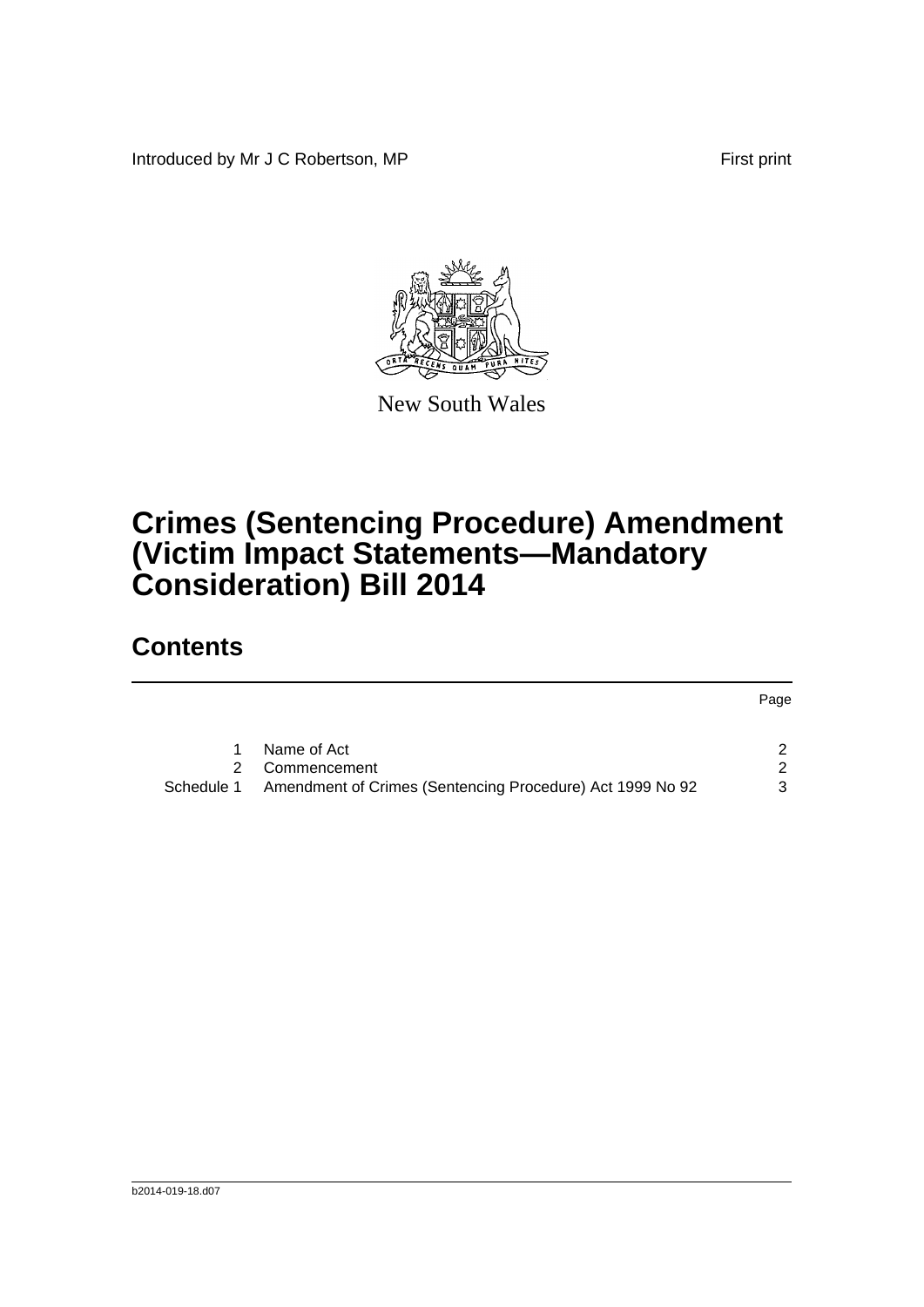

New South Wales

## **Crimes (Sentencing Procedure) Amendment (Victim Impact Statements—Mandatory Consideration) Bill 2014**

No , 2014

#### **A Bill for**

An Act to amend the *Crimes (Sentencing Procedure) Act 1999* to require courts to receive and consider victim impact statements.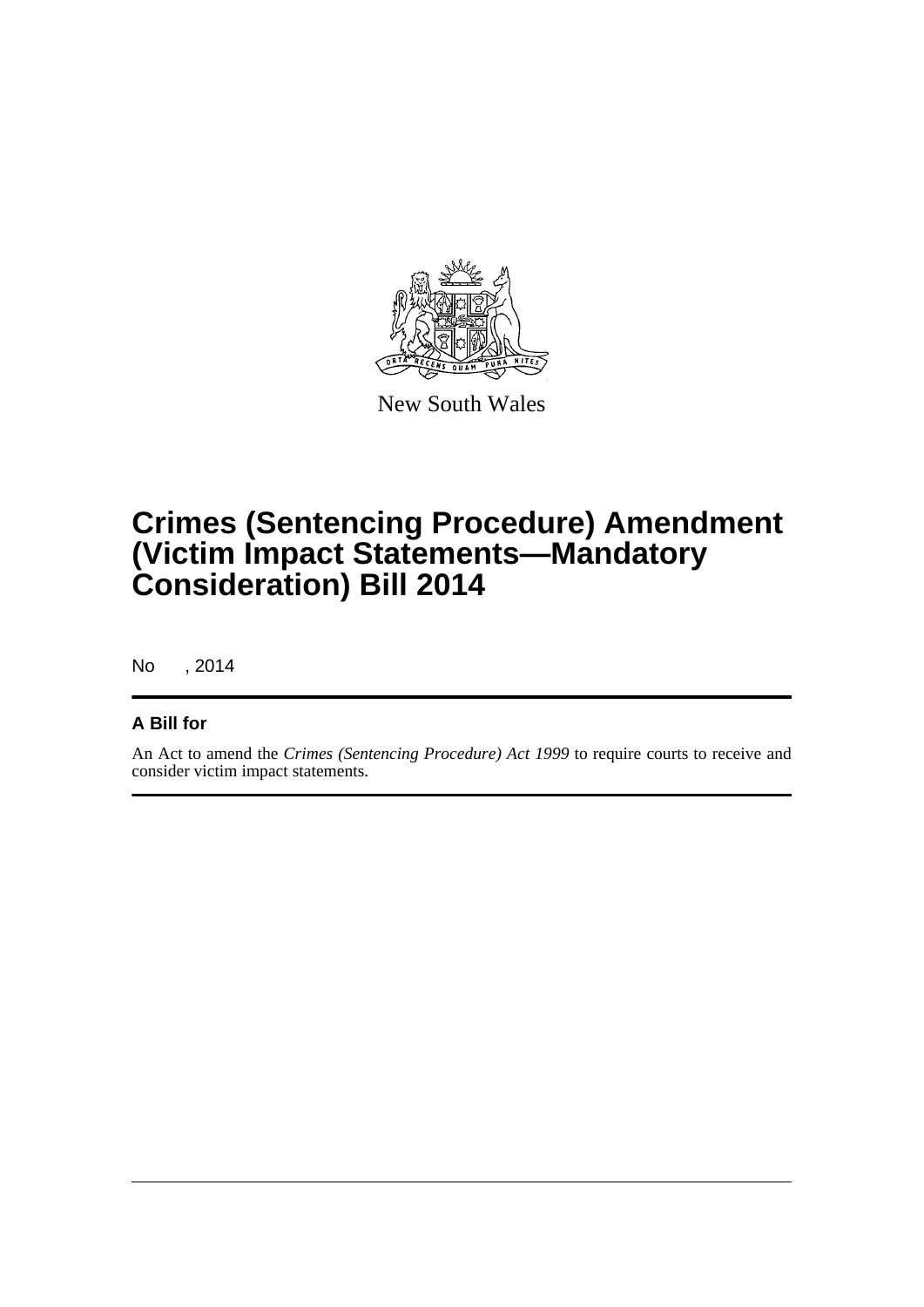Crimes (Sentencing Procedure) Amendment (Victim Impact Statements—Mandatory Consideration) Bill 2014 [NSW]

<span id="page-4-1"></span><span id="page-4-0"></span>

| The Legislature of New South Wales enacts:                                                                              |         |
|-------------------------------------------------------------------------------------------------------------------------|---------|
| Name of Act                                                                                                             | 2       |
| This Act is the Crimes (Sentencing Procedure) Amendment (Victim Impact<br>Statements-Mandatory Consideration) Act 2014. | -3<br>4 |
| <b>Commencement</b>                                                                                                     | 5       |
| This Act commences on the date of assent to this Act.                                                                   | 6       |
|                                                                                                                         |         |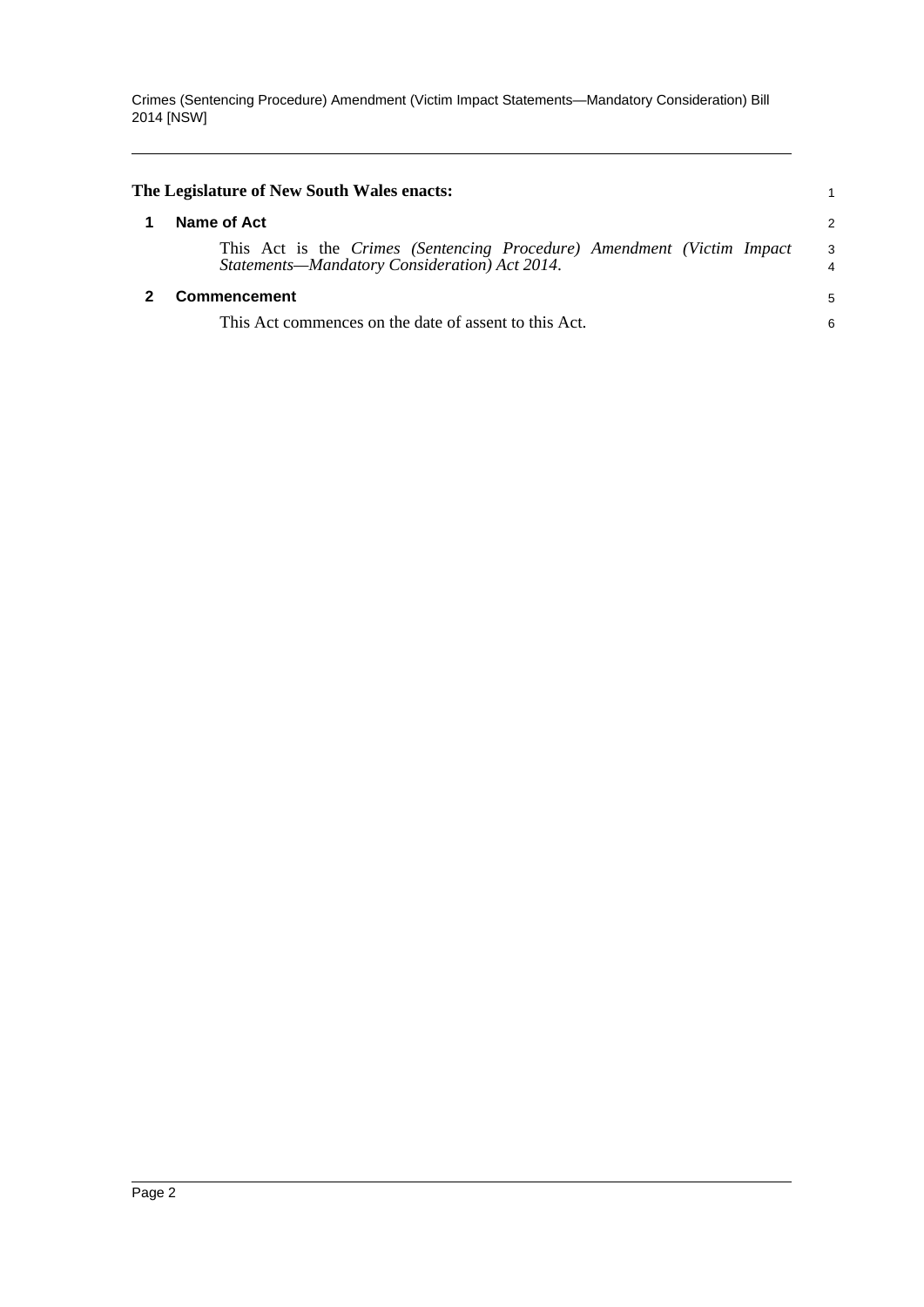Crimes (Sentencing Procedure) Amendment (Victim Impact Statements—Mandatory Consideration) Bill 2014 [NSW]

Schedule 1 Amendment of Crimes (Sentencing Procedure) Act 1999 No 92

<span id="page-5-0"></span>

|       | <b>Schedule 1</b>                                                                                        |                                                                                                                                                                                                                                                              |      | <b>Amendment of Crimes (Sentencing Procedure)</b><br><b>Act 1999 No 92</b>                                                                                                                                                     | 1<br>$\overline{a}$      |  |  |
|-------|----------------------------------------------------------------------------------------------------------|--------------------------------------------------------------------------------------------------------------------------------------------------------------------------------------------------------------------------------------------------------------|------|--------------------------------------------------------------------------------------------------------------------------------------------------------------------------------------------------------------------------------|--------------------------|--|--|
| $[1]$ | <b>Section 26 Definitions</b>                                                                            |                                                                                                                                                                                                                                                              |      |                                                                                                                                                                                                                                |                          |  |  |
|       | Omit the definition of <i>victim impact statement</i> . Insert instead:                                  |                                                                                                                                                                                                                                                              |      |                                                                                                                                                                                                                                |                          |  |  |
|       | <i>victim impact statement</i> means:                                                                    |                                                                                                                                                                                                                                                              |      |                                                                                                                                                                                                                                |                          |  |  |
|       |                                                                                                          | (a)                                                                                                                                                                                                                                                          |      | a statement by or on behalf of a primary victim containing particulars of<br>any personal harm suffered by the primary victim as a direct result of<br>the offence (a <i>primary victim impact statement</i> ), or             | 6<br>$\overline{7}$<br>8 |  |  |
|       |                                                                                                          | (b)                                                                                                                                                                                                                                                          |      | a statement by or on behalf of a family victim containing particulars of<br>the impact of the primary victim's death on the members of the primary<br>victim's immediate family (a <i>family victim impact statement</i> ), or | 9<br>10<br>11            |  |  |
|       |                                                                                                          | (c)                                                                                                                                                                                                                                                          |      | a statement by or on behalf of the Commissioner of Victims Rights (a<br><i>community impact statement</i> ) containing particulars of the impact of<br>the offence, or the impact of offences of the same kind, on:            | 12<br>13<br>14           |  |  |
|       |                                                                                                          |                                                                                                                                                                                                                                                              | (i)  | people living or working in the location in which the offence was<br>committed, or                                                                                                                                             | 15<br>16                 |  |  |
|       |                                                                                                          |                                                                                                                                                                                                                                                              | (ii) | the community generally or any particular sections of the<br>community.                                                                                                                                                        | 17<br>18                 |  |  |
| [2]   | Section 28 Victim impact statements to be received and considered                                        |                                                                                                                                                                                                                                                              |      |                                                                                                                                                                                                                                |                          |  |  |
|       | Omit section 28 (1). Insert instead:                                                                     |                                                                                                                                                                                                                                                              |      |                                                                                                                                                                                                                                |                          |  |  |
|       | (1)                                                                                                      | After the court convicts but before it sentences an offender, the prosecutor may<br>21<br>give the court a victim impact statement on behalf of the person who made the<br>22<br>statement to assist the court in relation to sentencing the offender.<br>23 |      |                                                                                                                                                                                                                                |                          |  |  |
|       | (1A)                                                                                                     | Subject to this Division, the court must receive and consider:                                                                                                                                                                                               |      |                                                                                                                                                                                                                                |                          |  |  |
|       |                                                                                                          | (a)                                                                                                                                                                                                                                                          |      | if the primary victim has not died as a direct result of the offence—a<br>primary victim impact statement, or                                                                                                                  | 25<br>26                 |  |  |
|       |                                                                                                          | (b)                                                                                                                                                                                                                                                          |      | if the primary victim has died as a direct result of the offence—a family<br>victim impact statement, or                                                                                                                       | 27<br>28                 |  |  |
|       |                                                                                                          | (c)                                                                                                                                                                                                                                                          |      | if the primary victim has died as a direct result of the offence and the<br>court has received no family victim impact statement and no family<br>victim objects—a community impact statement.                                 | 29<br>30<br>31           |  |  |
|       |                                                                                                          |                                                                                                                                                                                                                                                              |      | The court may make any comment on the victim impact statement that the<br>court considers appropriate.                                                                                                                         | 32<br>33                 |  |  |
| [3]   | Section 28 (3) and (4)                                                                                   |                                                                                                                                                                                                                                                              |      |                                                                                                                                                                                                                                |                          |  |  |
|       | Omit the subsections.                                                                                    |                                                                                                                                                                                                                                                              |      |                                                                                                                                                                                                                                |                          |  |  |
| [4]   | Section 29 Victim impact statements discretionary                                                        |                                                                                                                                                                                                                                                              |      |                                                                                                                                                                                                                                |                          |  |  |
|       | Omit "may" from section 29 (2). Insert instead "must".                                                   |                                                                                                                                                                                                                                                              |      |                                                                                                                                                                                                                                |                          |  |  |
| [5]   | Section 30 Formal requirements for victim impact statements                                              |                                                                                                                                                                                                                                                              |      |                                                                                                                                                                                                                                |                          |  |  |
|       | Omit "victim impact statement about the personal harm suffered by the victim" from<br>section 30 $(2)$ . |                                                                                                                                                                                                                                                              |      |                                                                                                                                                                                                                                |                          |  |  |
|       | Insert instead "primary victim impact statement".                                                        |                                                                                                                                                                                                                                                              |      |                                                                                                                                                                                                                                |                          |  |  |